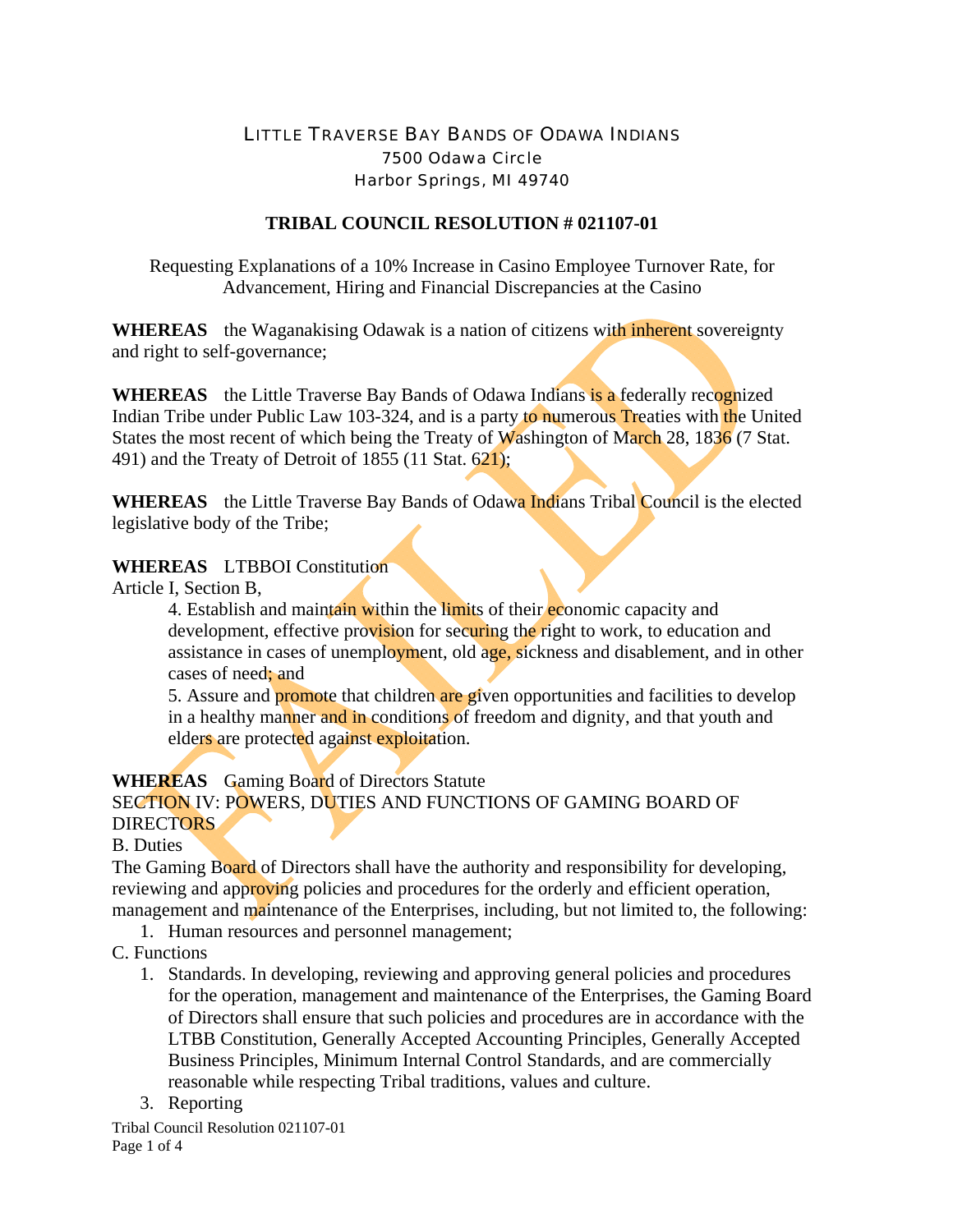a. The Gaming Board of Directors shall prepare, at a minimum, a quarterly management, discussion and analysis report for the Tribal Council, which shall include, but not be limited to, the quarterly financial report as prepared by the accounting department, along with a management discussion and analysis of the financial information. The operational plan shall be updated each quarter. The financial report shall include projected net revenues for not less than six (6) months in advance based on management's operational plan. The report should also include information regarding the number of employees, employee turn over, number of members employed, number of members employed in management, requests for new development and or capital projects and any other information the Gaming Board of Directors feels is appropriate. These quarterly reports must be submitted to the Tribal Council within thirty (30) days after the end of each quarter.

#### **WHEREAS** The Gaming Board of Directors Statute SECTION VIII: NEPOTISM

A. Two (2) or more members of the same immediate family shall not serve on the Gaming Board of Directors at the same time. Further, a person shall not serve on the Board of Directors if the general manager is an immediate family member. For purposes of this section immediate family means husband, wife, son, daughter, step-son, step-daughter, father, stepfather, father-in-law, mother, step-mother, mother-in-law, brother, step-brother, brother-inlaw, sister, step-sister, sister-in-law, child, step-child or a person whose relationship with the tribal member is similar to that of persons who are related by blood or marriage. B. No Gaming Board of Directors member may participate in making any decision that involves a personal or financial interest of the Board member or a member of his or her immediate family unless such interest is held in common with the Tribe and its members.

WHEREAS While the Gaming Board of Directors may change procedures and policies to meet the needs of the commercial operation it has no statutory authority to approve actions outside those approved procedures or policies;

**WHEREAS** The Gaming Board of Directors has approved raises for the Human Resource Director and a family member of one of the Gaming Board of Directors that are outside of approved policies;

**WHEREAS** The Casino's turnover rate averaged from 26% to 28% prior to the hiring of the present Human Resource Director Denise White;

**WHEREAS** Since the hiring of the present Human Resource Director Denise White the turnover rate has increased to over 38%;

**WHEREAS** The Human Resource Director has recommended the hiring of non-Indian candidates that have not met advertised minimum qualifications and has denied a Tribal Member advancement based on lack of a G.E.D. (General Education Diploma) when the G.E.D. has no apparent impact on job performance;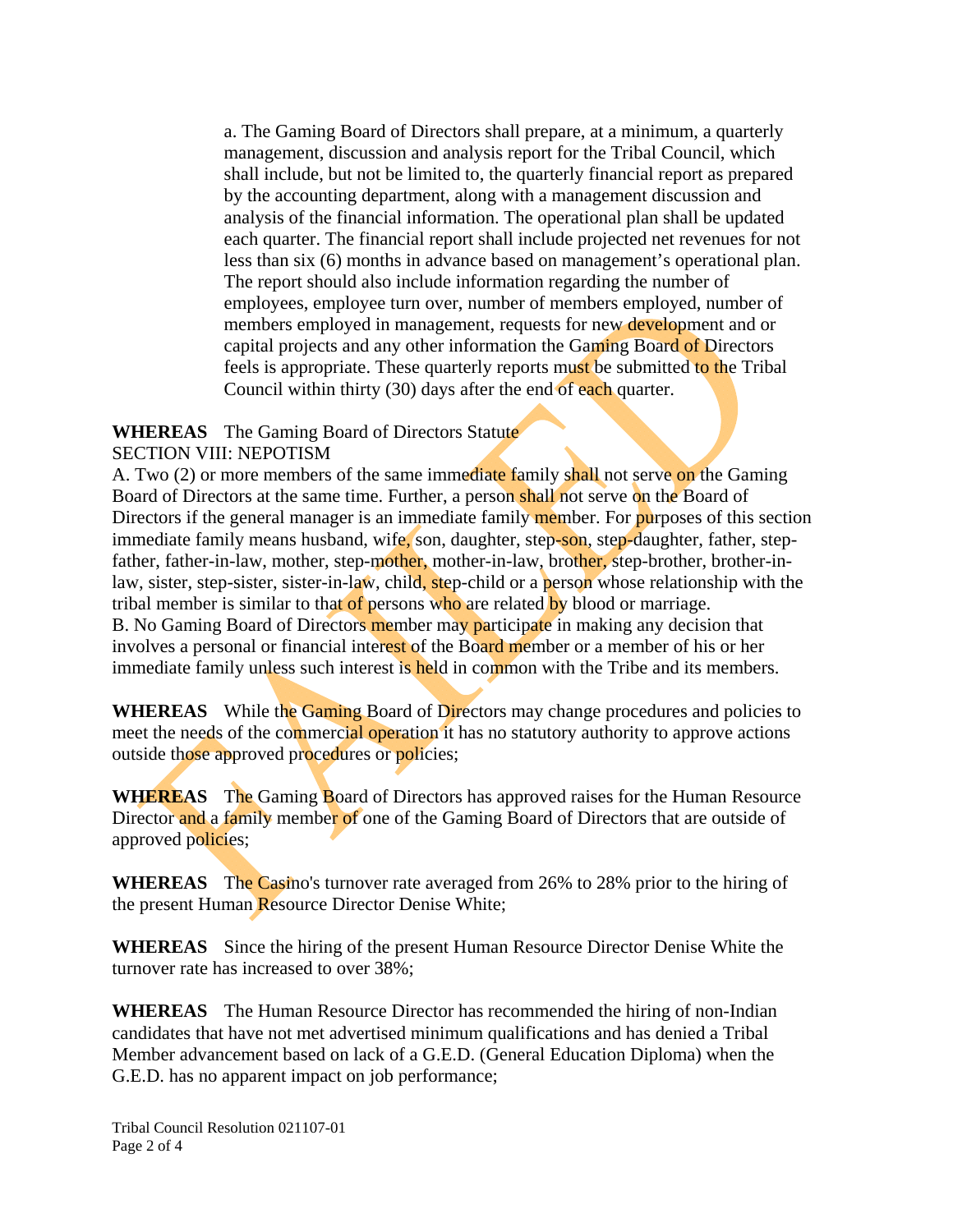**WHEREAS** there is a large discrepancy between figures reported, to the Gaming Board of Directors, by the gaming management and the gaming accountants.

**THEREFORE, BE IT RESOLVED** The Tribal Council requests the Executive provide a written report for the next regularly scheduled Tribal Council meeting explaining the following:

- if a G.E.D. can be held as a minimum qualification for hiring or advancement of a Tribal Member without violating the Tribal Member's "Right to Work;"
- if yes, specifically for which positions, and how the G.E.D. enhances an employee's qualifications;
- how requiring a G.E.D. respects Tribal traditions, values and culture;
- what authority the Gaming Board of Directors used to give raises outside policies and procedures they approved by official board action;
- whether or not a recent raise violated the Gaming Board of Directors ethics;
- whether or not minimum qualifications such as High School Diplomas or  $G.E.D.'s$ are used in discriminatory hiring practices against Tribal Members;
- if yes, by whom;
- the number of casino employees, casino employee turn over, number of Tribal Members employed by the casino, and the number of Tribal Members employed in casino management;
- why casino management has not been held responsible for such a dramatic change in employee turnover rate unless the Executive declares the turnover rate is acceptable;
- how much equivalent cash this high turnover rate has cost the Tribe since hiring Denise White;
- is the current casino employee turnover rate acceptable to the Executive;
- if no, is there any intention by the Executive, the Gaming Board of Directors, or the casino management to hold someone responsible for the huge increase in casino employee turnover rate;
- an explanation of the discrepancy in financial reports to the Gaming Board of Directors provided by gaming management and gaming accountants.